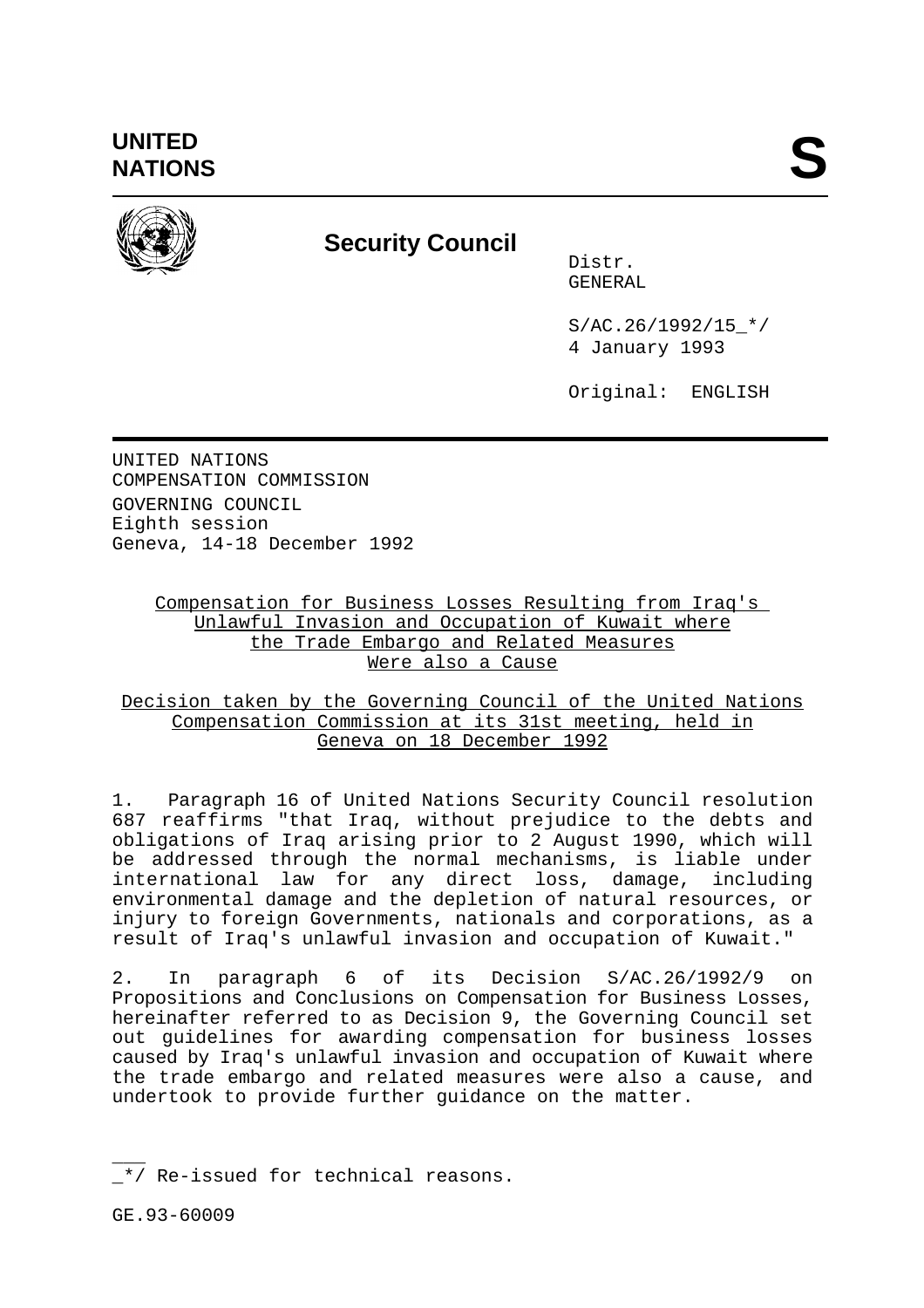3. The two essential elements of admissible losses are (a) that such losses must be the result of Iraq's unlawful invasion and occupation of Kuwait and (b) that the causal link must be direct. Although the UN trade embargo was imposed in response to Iraq's invasion and occupation of Kuwait, losses suffered solely as a result of that embargo are not considered eligible for compensation because the causal link between the invasion and the loss is not sufficiently direct.

4. The terms of contracts, and transactions that have been part of a business practice or course of dealing, as well as the relevant circumstances will need to be examined by Commissioners to determine whether related claims fall within the scope of the Compensation Commission.

5. In all cases, Commissioners will require evidence that claims fall within the criteria of direct loss as set out in paragraph 16 of resolution 687 in order for them to be eligible for compensation by the Compensation Fund. It will not be enough for claimants to argue that losses were due to the chaotic economic situation following Iraq's unlawful invasion and occupation of Kuwait. There will be a need for detailed factual descriptions of the circumstances of the claimed loss, damage or injury.

6. In its Decisions No. 1 (S/AC.26/1991/1) and No. 7 (S/AC.26/1991/7/Rev.1), the Governing Council decided that compensation payments are available with respect to any direct loss suffered as a result of:

- (a) Military operations or threat of military action by either side during the period 2 August 1990 to 2 March 1991;
- (b) Departure from or inability to leave Iraq or Kuwait (or a decision not to return) during that period;
- (c) Actions by officials, employees or agents of the Government of Iraq or its controlled entities during that period in connection with the invasion or occupation;
- (d) The breakdown of civil order in Kuwait or Iraq during that period; or
- (e) Hostage-taking or other illegal detention.

These guidelines are not intended to be exhaustive. There will be other situations where evidence can be produced showing claims are for direct loss, damage or injury as a result of Iraq's unlawful invasion and occupation of Kuwait.

7. Commissioners will wish to apply relevant valuation methods to different categories of loss. Paragraph 15 of Decision 9 shows various valuation methods for tangible assets depending on the type of asset and the circumstances of the case. Paragraph 18 of Decision 9 shows various valuation methods for losses relating to income producing properties. When compensation for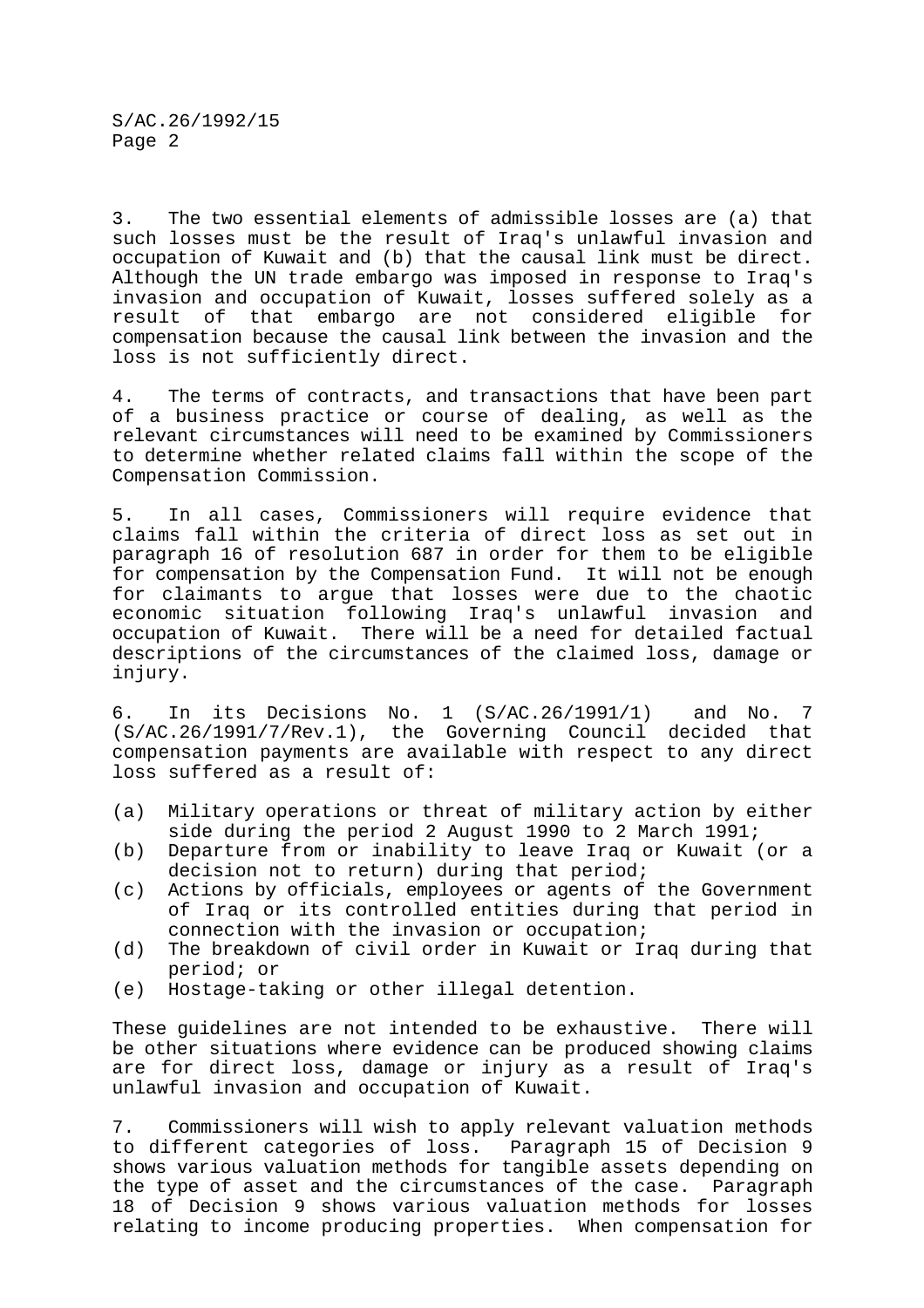S/AC.26/1992/15 Page 3

losses of future earnings and profits is assessed, documentary evidence such as a contract should be presented wherever possible, and where no contract existed, other evidence should be submitted to enable losses of future earnings to be calculated with reasonable certainty. Such evidence should wherever possible be broadly equivalent to contracts that were in existence, or prove that such contracts or projections of future<br>trading patterns existed. Paragraph 17 of Decision 9 states Paragraph 17 of Decision 9 states that, in the case of a business which has been, or could have been, rebuilt and resumed, compensation would be awarded for the loss from cessation of trading to the time when trading was, or<br>could have been, resumed. In the case of a business or course In the case of a business or course of trading which it was not possible to resume, the Commissioners would need to calculate a time limit for compensation for future earnings and profits, taking into account the claimant's duty to mitigate the loss wherever possible.

8. This paper does not address the issues arising from claimants' attempts to avail themselves of particular sources of recovery, such as to claim against the other party to a contract.

#### Commentary on Paragraph 6 of Decision 9

9. The first four sentences of paragraph 6 of Decision 9 are now considered in turn. The object is to provide further guidance for Commissioners when they assess claims in respect of business losses of individuals, corporations and other entities. The guidance is also intended to help claimants in presenting their claims. It will be for Commissioners to draw on the principles in this guidance when making their judgements on actual cases which will stand or fall according to their specific factual and legal situations.

#### I. **"The trade embargo and related measures, and the economic situation caused thereby, will not be accepted as the basis for compensation."**

(i) The practical effect of this statement is that any loss, damage, or injury resulting solely from the trade embargo and related measures, and the economic situation caused thereby, is not eligible for compensation. The trade embargo and related measures are the prohibitions in United Nations Security Council resolution 661 (1990) and relevant subsequent resolutions and the measures taken by states in anticipation thereof and pursuant thereto, such as the freezing of assets by Governments. The trade embargo against Kuwait was applied from 6 August 1990 to 3 April 1991 during Iraq's occupation of Kuwait. The trade embargo against Iraq was also applied from 6 August 1990 and is still in force.

(ii) "The economic situation caused thereby" is a broader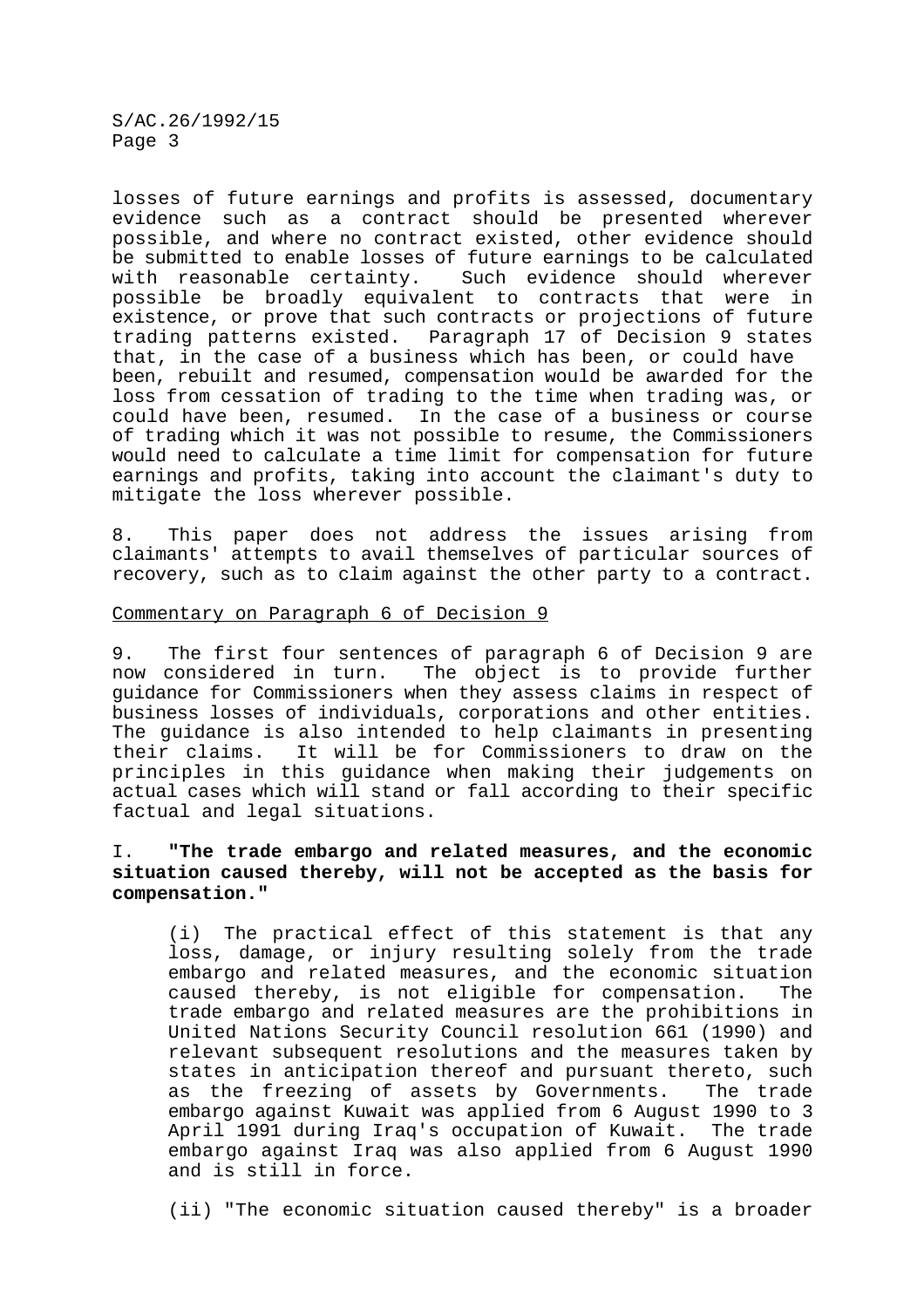concept. The trade embargo and related measures had wider economic effects, both on international trade and on economic activity within Kuwait and Iraq. For example, the world price of oil was temporarily higher than it otherwise would have been and, in addition, countries which previously imported oil from Iraq and Kuwait had to find other sources of supply, with effects on transport andtransit services and on refinery operating costs. Companies which might have expected to export goods or services to Kuwait or Iraq will have had to look for alternative markets, with potentially depressing effects both on their profits and those of their suppliers.

II. **"Compensation will be provided to the extent that Iraq's unlawful invasion and occupation of Kuwait constituted a cause of direct loss, damage, or injury which is separate and distinct from the trade embargo and related measures."**

(i) The practical effect of this statement is that compensation will be provided, if and to the extent that loss, damage, or injury resulting directly from Iraq's unlawful invasion and occupation of Kuwait was actually suffered and would have been suffered irrespective of whether the trade embargo and related measures had been in force.

(ii) Particularly in the case of larger and more complex claims, the Commissioners may decide that some losses listed in a claim are a direct result of Iraq's unlawful invasion and occupation of Kuwait and should be compensated and that other losses listed in the same claim resulted solely from the embargo and related measures and are therefore ineligible for compensation. In this situation partial compensation would in principle be payable.

III. **"Where the full extent of the loss, damage, or injury arose as a direct result of Iraq's unlawful invasion and occupation of Kuwait, it should be compensated notwithstanding the fact that it may also be attributable to the trade embargo and related measures."**

(i) This is intended to show that the full extent of a loss, damage, or injury may be attributed both to Iraq's unlawful invasion and occupation of Kuwait and to the trade embargo and related measures; they are parallel causes.

(ii) Some cases of parellel cause loss may prove difficult to assess. There would be instances at the time of the invasion and embargo when ships diverted because it was unsafe to enter Kuwaiti or Iraqi ports. The Commissioners will need to examine closely the alledged cause of all losses after 6 August 1990 in order to determine the extent